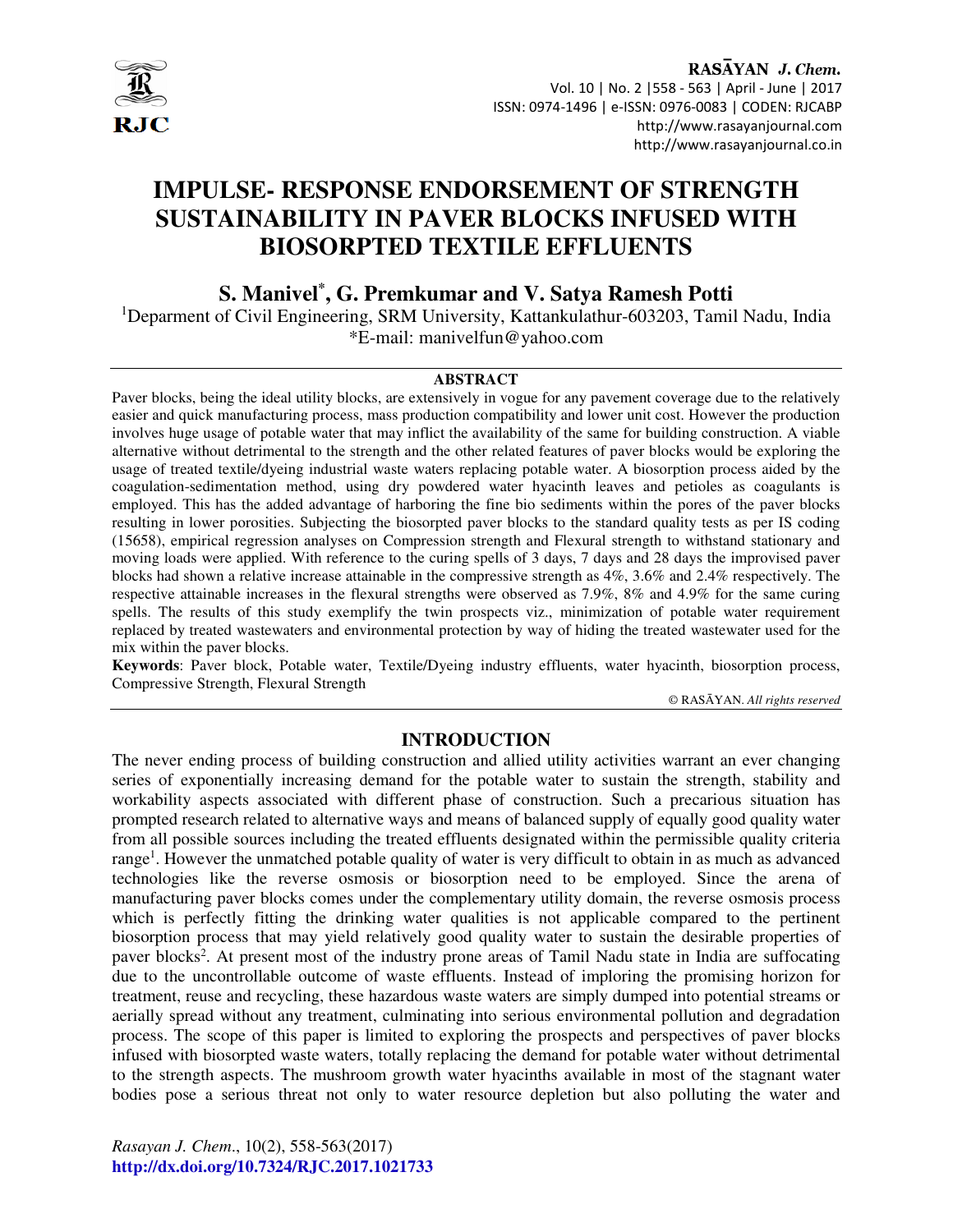atmosphere alike. These malicious bio materials can be transformed into beneficial coagulants facilitating eco friendly biosorption to get good quality water for usage in construction activities<sup>3</sup>.

## **EXPERIMENTAL**

The eventual transformation of the effluent water into en equivalent potable quality water to be infused in utility building blocks like the paver blocks comprise the following selected unit operations: The dried bio materials obtained from the leafs, petioles and roots of water hyacinth get their granulation to act as a coagulant material that aids in the biological adsorption (Biosorption) of the deleterious components of waste water including the heavy metals and colour. This grade of water finally obtained even as containing very minute sediments will not only replace the demand for potable water but also will help fill up the micro pores of the final product thereby enhancing its strength on a sustainable basis.



Flow Chart-1

Since the paver blocks are subjected to periodic rains the redundant unwanted harmful elements even from within the block are likely to be expelled and leached down. The biosorpted materials thus obtained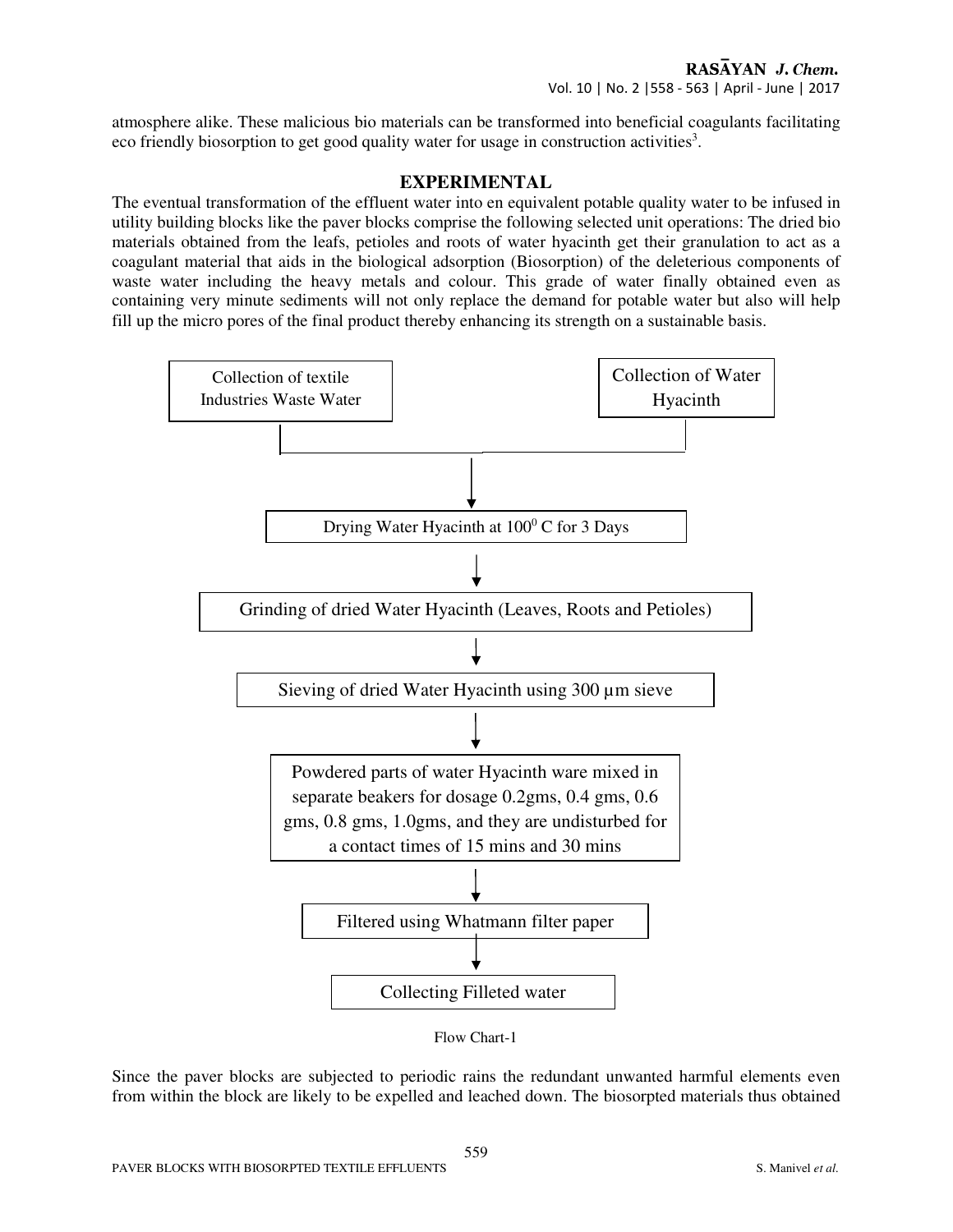# RASAYAN J. Chem. Vol. 10 | No. 2 |558 - 563 | April - June | 2017

were mixed with the effluent undergoing treatment at desired dilution levels to prompt the coagulation process by way of subjecting the contents to a centrifugal stirring for about 30 minutes.

#### **RESULTS AND DISCUSSION**

From the utility angle of view a paver block is supposed to exhibit a high order of interlocking facilitating stationary and moving loads not to cause the failure of any individual block concocted with in the frame work of the paver surface. Besides, the power block being the utility block without mortar filling between the inter spaces of the individual paver edges, the paver area should be capable of transmitting the drainage water during rains down through the interconnected and interlocked peripheral space. This facilitates the vertical percolation of stagnating rain waters at relatively faster rates into the subsurface through the cushioning sand layer as the interface between the paver surface and the subsurface stratum. However, during this process a good quality paver block should not by itself absorb and transmit water to imbibe a very low porosity of individual block. Hence a paver block warrants not only the test criteria related to compressive strength, Split tensile strength, flexural strength but also water absorption test similar to the concrete building block. The null hypothesis behind the horizontally laid interlocking concrete paver blocks is that a C-S-H gel is supposed to from within the block acting as a water repellent agent thus minimizing the porosity and the water absorption, in the absence of mortar filling and plastering.

#### **Impulse of biosorption water on the relative porosity response in paver block**

According to the IS: 15658-2006 any prefabricated concrete block is supposed to have a limiting porosity of 6 % only be it a building block or a utility block like the paver block. By and large, when potable quality of water is used in the immersion test, it finds an easy way infiltrating into the interconnected micro pores of the blocks. When such biosorption quality water derived from the textile and dyeing industries is used, the infiltration and seepage through the interconnected pores of the paver blocks will be hampered due to the presence of the minute sediments and biological matter. Hence the relative porosity reduction exhibited by the reduced water absorption by using water from biosorption sources will be an added advantage besides saving in the need of potable water that is likely to in cure significant cost element. The present study endorsed the complementary advantage of using biosorption water by reducing the cost of importing potable water by about 80%.

An industrial standard hexagonal interlocking concrete paver block of side length 12.5cm with a standard thickness of 5cm made with potable water for concrete mix was used in replications to find out the dry porosity as the control for comparison. From the geometry of this hexagonal block the surface area normal to loading was found as  $412.5 \text{cm}^2$  and the corresponding block volume  $2062.50 \text{cm}^3$ . The block was immersed in a water bath for 24hours and the wet weight of the block was found to be 5.30kgs. The initial dry weight of the block individual was found to be 4.96kgs. Hence the saturated porosity is 6.8%.

In case of the paver block with the biosorpted water usage the specific gravity of the bio materials laden water was found to be 1.02g/cc. The dry weight of the biosorpted paver block was found to be 4.98 kg and the wet weight of the block at saturation was found to be 5.25 kg. Hence the saturated porosity 5.4% this implies that even as the biosorpted water has contributed its sediments within the concrete pores upon absorption and consequence drying, the relative porosity was found to decrease compare to the conventional concrete paver. Hence the biosorption concrete paver blocks are relatively impervious compared to conventional concrete blocks without detrimental to the normal load bearing capacity with moving or dead loads.

By trial and error the moving loads and dead loads were varied from a low weight auto rickshaw (0.300tons) to a heavy truck (2.5tons) subjecting to a wear and tear for seven continuous days. However, the biosorption concrete paver blocks remained intact without any cracks. In case of the conventional paver block the water absorption by way of porosity has been controlled to 6.8% within prescribed limits. In case of biosorption paver block the porosity was further decreased to 5.4 % indicating clearly that the relative water absorption in significantly low due to the chocking of pores by bio sediments, since the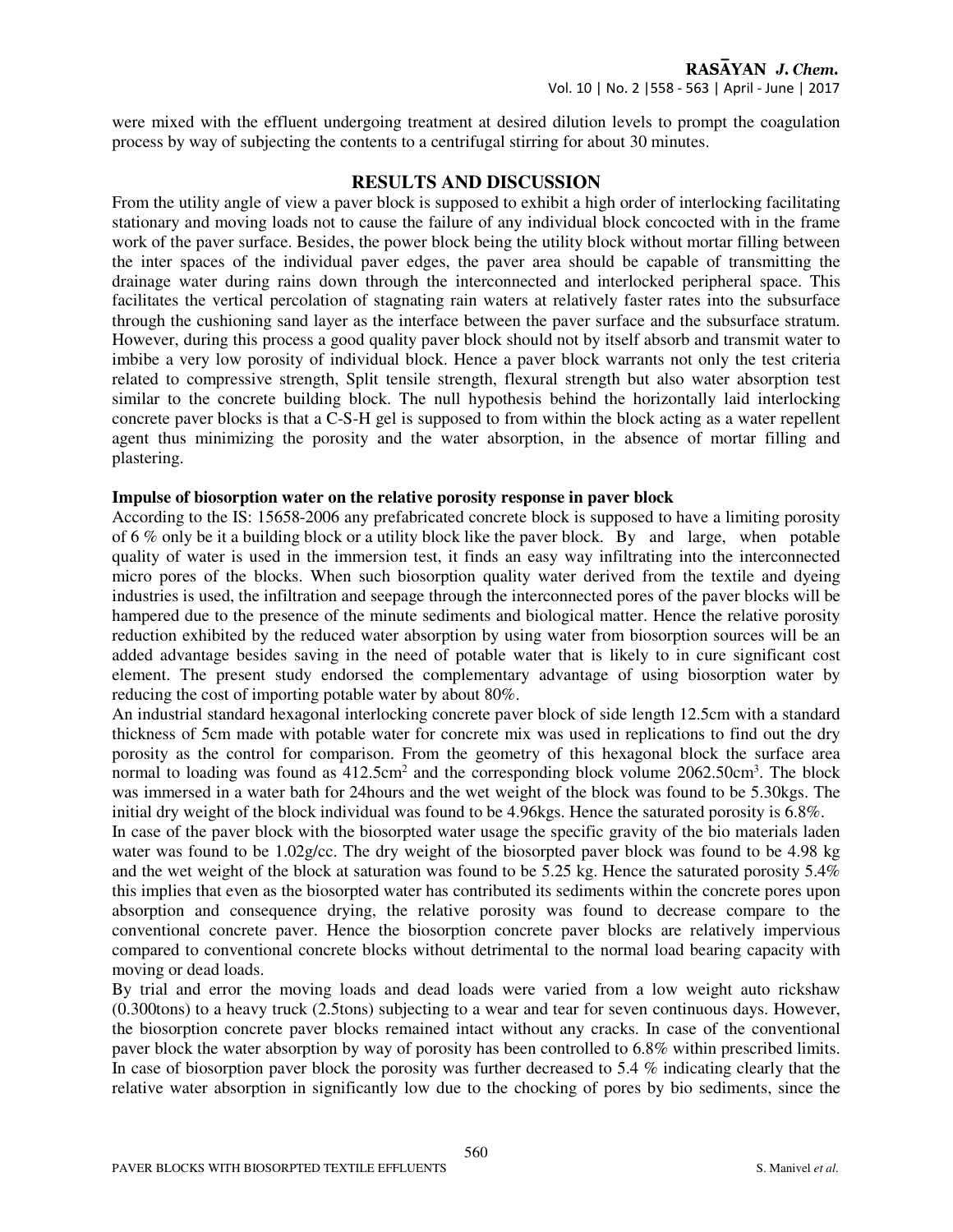# RASAYAN J. Chem. Vol. 10 | No. 2 |558 - 563 | April - June | 2017

water hyacinth was already subjected to relatively higher temperature of  $100^{\circ}$ C making it an ash material the chances of rejuvenation of bio growth within the paver blocks during the rains in also got ruled out.

#### **Strength analysis for conventional Paver Block Vs Biosorption Paver Block**

Being a utility block rather than a building block, the strength analysis for the paver block compared was limited only to the compression test and the flexural strength test. The compressive for the biosorption paver block was reckoned as 22.41MPa after 3 days curing, 30.87MPa after 7 days curing and 42.40MPa after 28 days curing as regards the conventional concrete paver block as the control the same ware observed as 21.52MPa, 29.80MPa and 41.40MPa respectively. By the same token the flexural strength test was also conducted for ascertaining the resistance against bending.

| Table-1: Results of Compressive and Flexural Strength conventional Paver Block Vs Biosorption Paver Block |  |  |
|-----------------------------------------------------------------------------------------------------------|--|--|
|                                                                                                           |  |  |
|                                                                                                           |  |  |
|                                                                                                           |  |  |

|                          | Specimen                     | Compressive Strength in MPa |       |         | Flexural strength in MPa |        |         |
|--------------------------|------------------------------|-----------------------------|-------|---------|--------------------------|--------|---------|
| S.No.                    |                              | 3 days                      | days  | 28 days | 3 days                   | 7 days | 28 days |
| ı.                       | Conventional<br>Paver Block  | 21.52                       | 29.80 | 41.40   | 2.76                     | 3.73   | 5.42    |
| $\overline{\phantom{a}}$ | Bio-sorption<br>Paver Blocks | 22.41                       | 30.87 | 42.40   | 2.98                     | 4.03   | 5.69    |

In case of biosorption paver blocks the flexural strength values were registered as 2.98MPa after3 days, 4.03MPa after 7 days and 5.69MPa after 28 days, the same for conventional paver block were noted as 2.76MPa, 3.73MPa and 5.42MPa respectively.

#### **Regression analysis**

In order to corroborate the relative supremacy of biosorpted paver blocks over the conventional industry standard concrete paver block, the test observational were subjected to a regression analysis.



Fig.-1: Compressive Strength Vs. Curing Spells for Concrete Paver Blocks

The compressive and flexural test observation after stipulated intervals of time such as 3 days, 7 days, 28 days of curing can only indicate the relative increase in strength rather than an approximate daily rate of increase in strength the regression analysis balances all these time dependent variations in a linear fashion or non-linear fashion depending upon the synergy between the variables. As far the regression modeling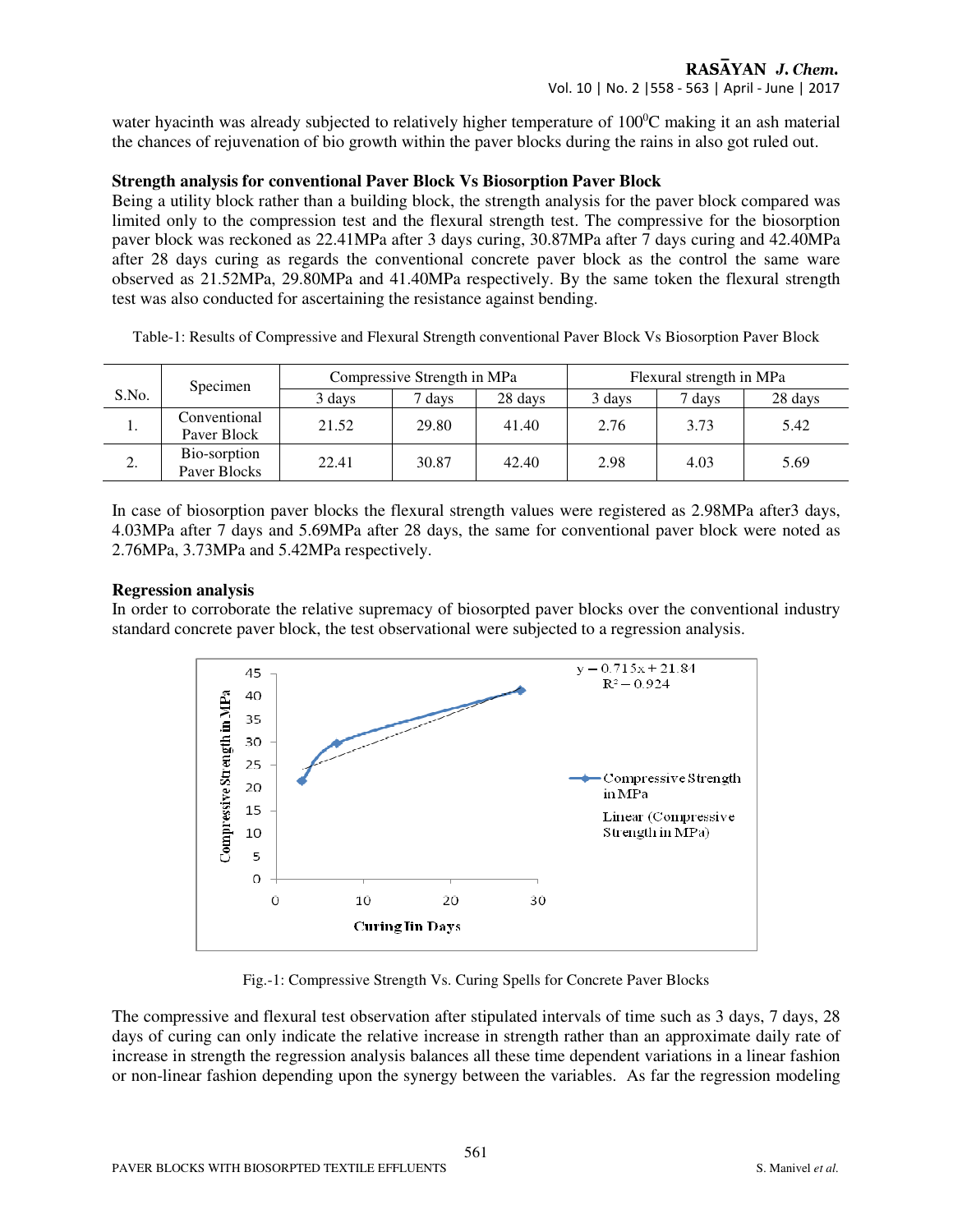is concerned, the present investigation revealed only a satisfactory linear trend of variation at more than 90% correlation dependability rather than a complicated multiple regression.

The regressions on compressive strength and flexural strength for biosorpted paver block were obtained as an empirical model y=0.712x+22.830 at a dependable correlation coefficient of  $R^2$ = 91.90% the implies that the instantaneous starting compressive strength was realized as 22.83MPa with subsequently daily rates of increase in the strength at 0.712MPa per day facilitating interpolations within the stipulated curing duration and extrapolations beyond the 28 days curing period.

By the same token, the regression model obtained for the conventional concrete block was  $y = 0.715x+$ 21.084 with a correlation level of 92.40%. This also implies that the initial compressive strength at the start of the curing period stood at 21.84MPa, a bit lower than the biosorption block regression. However the relative daily rate of increase in strength was found to be at a higher value of 0.715MPa per day suggesting that for the biosorpted blocks the infusion with dry bio materials in between the solid concrete materials may slightly hamper the rate of attaining the strength. Eventually it is understood that replacement of potable water with biosorpted water is making paver block is not going to affect the per day rate of gaining in strength till the end of curing period hence the biosorption concrete paver blocks can be endorsed on par with the conventional concrete paver blocks from the stand point of view with standing normal compressive loads.



Fig.-2: Compressive Strength Vs. Curing Spells for Biosorpted Paver Blocks

Since the compressive strength performance was on par with or slightly better for biosorption blocks over the conventional blocks, it goes without saying that the flexural strength will also be realized in the same line. The regression equation for flexural strength attained by the biosorpted block suggest a daily rate of increase at 0.097MPa per day over and above the initial strength of 2.98MPa a at confidence level of 94.10%. Similar trend was also observed with the conventional block at a daily rate of increase in strength by 0.098MPa per day over and above an initial curing strength of 2.73MPa a confidence level of 95%.

# **CONCLUSION**

By and large, this investigation happens to be a stepping stone trial and error process in ascertaining the relative strength dependency of improvised paver block with the addition of biosorption water in place of the preferable potable water the results are satisfactory by both experimentation as well as regression that the addition of biosorption water as a totally replacement to potable water has not produced any adverse effects, Hence it is concluded that a significant saving on the usage of potable water can be achieved by a simple replacement with biosorption water without detrimental to the structural and functional aspects of paver block compared to the conventional industrial standard paver block.